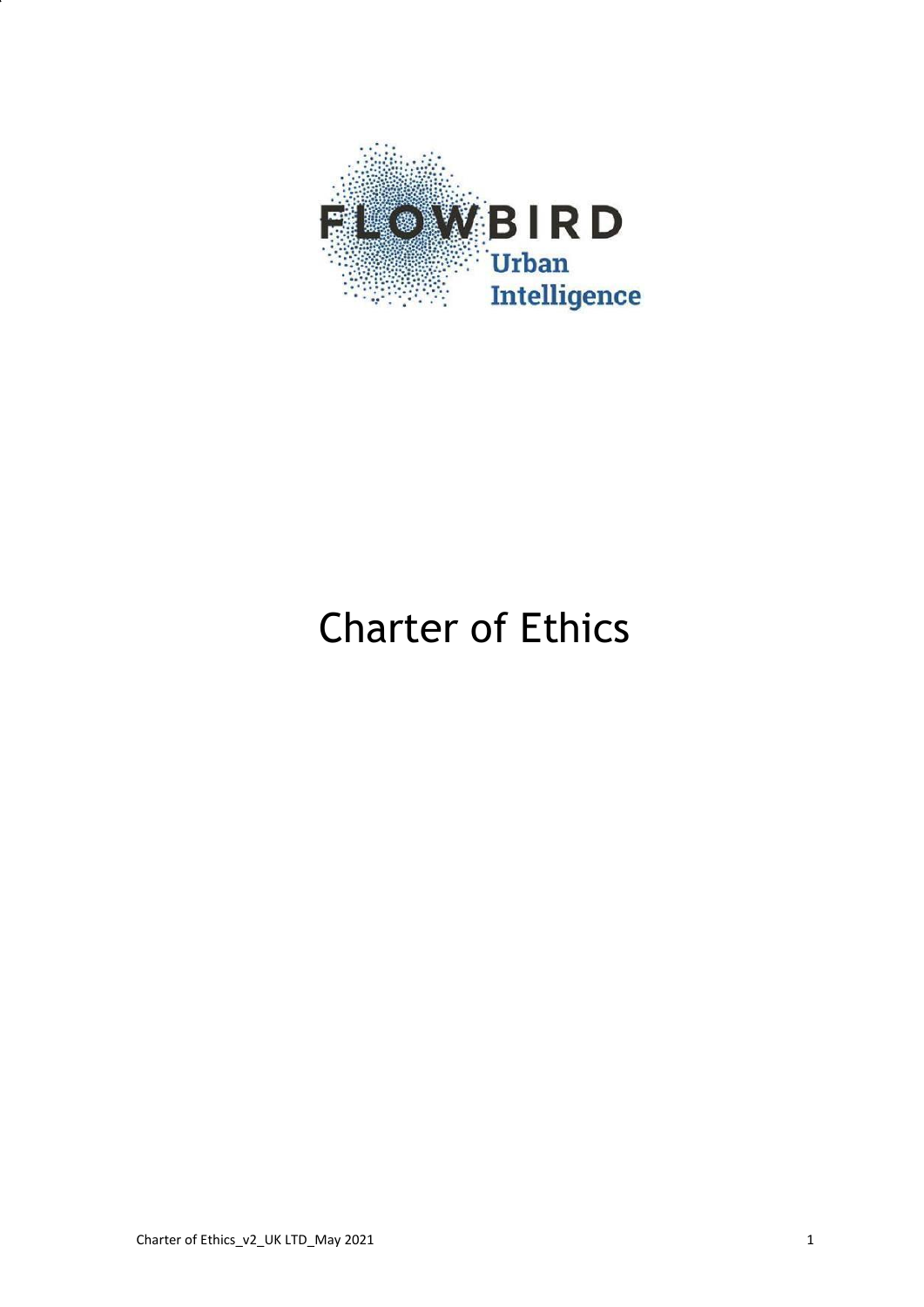# **1. The Managing Director's Statement**

Our vision at Flowbird is to make urban mobility better.

Our mission is to make it easier, safer and quicker for people to travel within communities and to provide operators with the tools and information to serve their customers better.

We value working in **partnership** with our customers, our colleagues and our suppliers, listening and respecting one another and consistently delivering what we promise.

We believe that it is always better to **get things right** first time and, if we make mistakes, ensure that we correct them quickly, always **learning** and improving as a team.

We believe in being continuously **creative**, regularly converting great ideas into greater **value** for our customers, for our customer's customers and for our company.

Strong **ethical** values underpin everything we do. The values outlined throughout this document are core to who we are and how we act. Our values provide the direction, and sense of common purpose, that ensures we are **doing the right thing** in the right way to deliver for all of our stakeholders – customers, staff, suppliers, shareholders and society.

I promise to lead on its implementation and do my best to act as a role model in applying it in everything I do. Please take the time to read and understand our charter of ethics. Please also personally commit to implementing it in all of your actions and all of our business activities.

No one will be criticised for any loss of business resulting from adhering to this charter of ethics.

Thank you.

Danny Hassett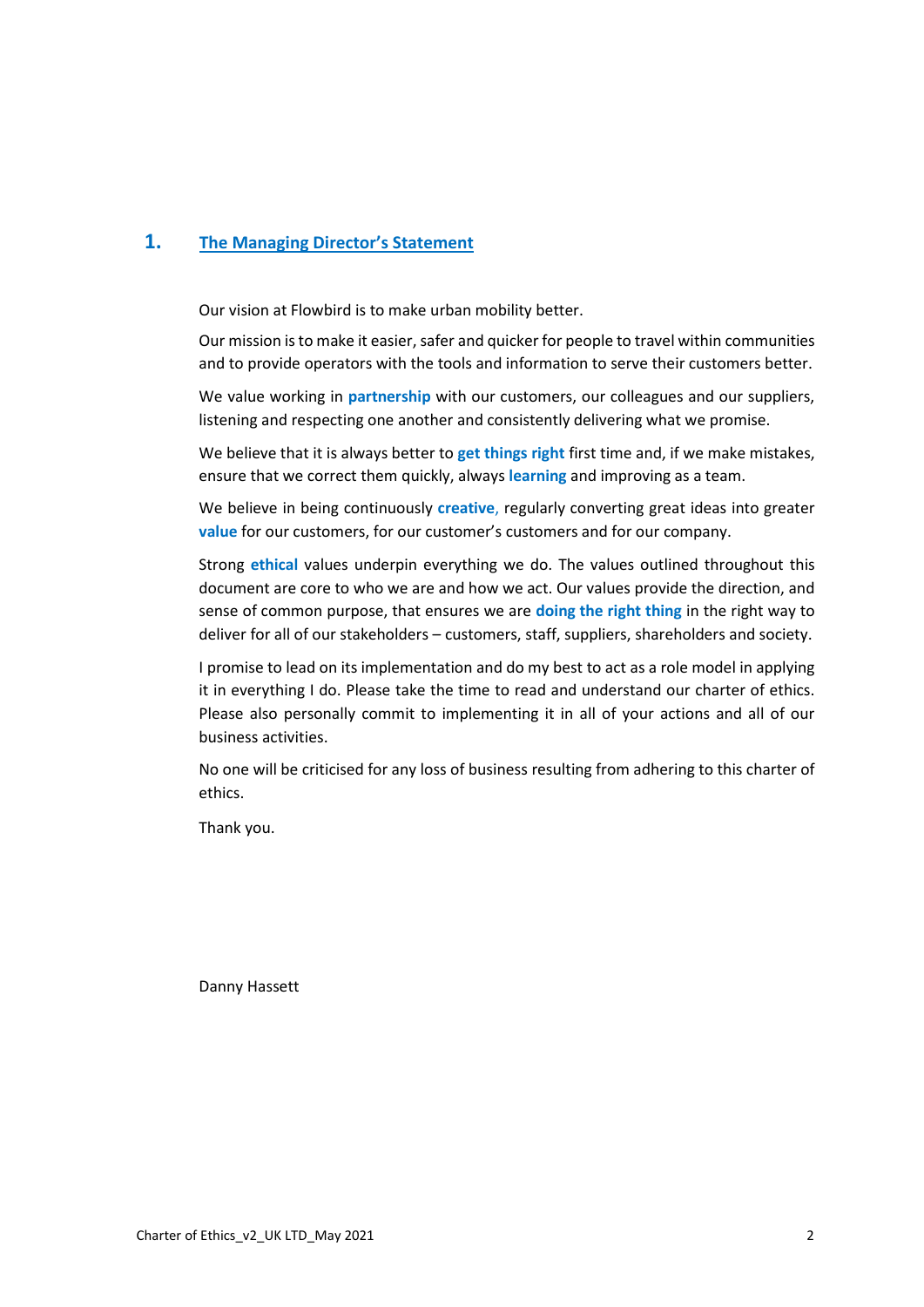# **2. Introduction and Guidance**

**We have established a set of Golden Rules at Flowbird globally. These are a shared set of values consistent with the rest of this document.**

#### **We care about our clients**

**We value those who buy and those who use our products and services. We do what we promise, we follow-up on customer visits, we share client information with our colleagues. Our roadmap starts with our clients' inputs.**

#### **We care about our people**

**Fun is important. We develop our people through coaching, training and annual reviews. We communicate with each other.**

#### **Rigour and team work**

**Decisions are made following rigorous processes with formal decision points. All stakeholders are consulted and informed - across regions and functions.**

#### **Managers are role models**

**Managers are professional, modest, listening, informed and respect our rules. They are accountable for client satisfaction and business performance.**

#### **Our rights**

**The right to make a mistake. The right to ask for help. The right to be listened to.**

## **Our responsibilities**

**Openness and honesty. Respect for one another. Implementing a decision once it has been taken. Strong business ethics.**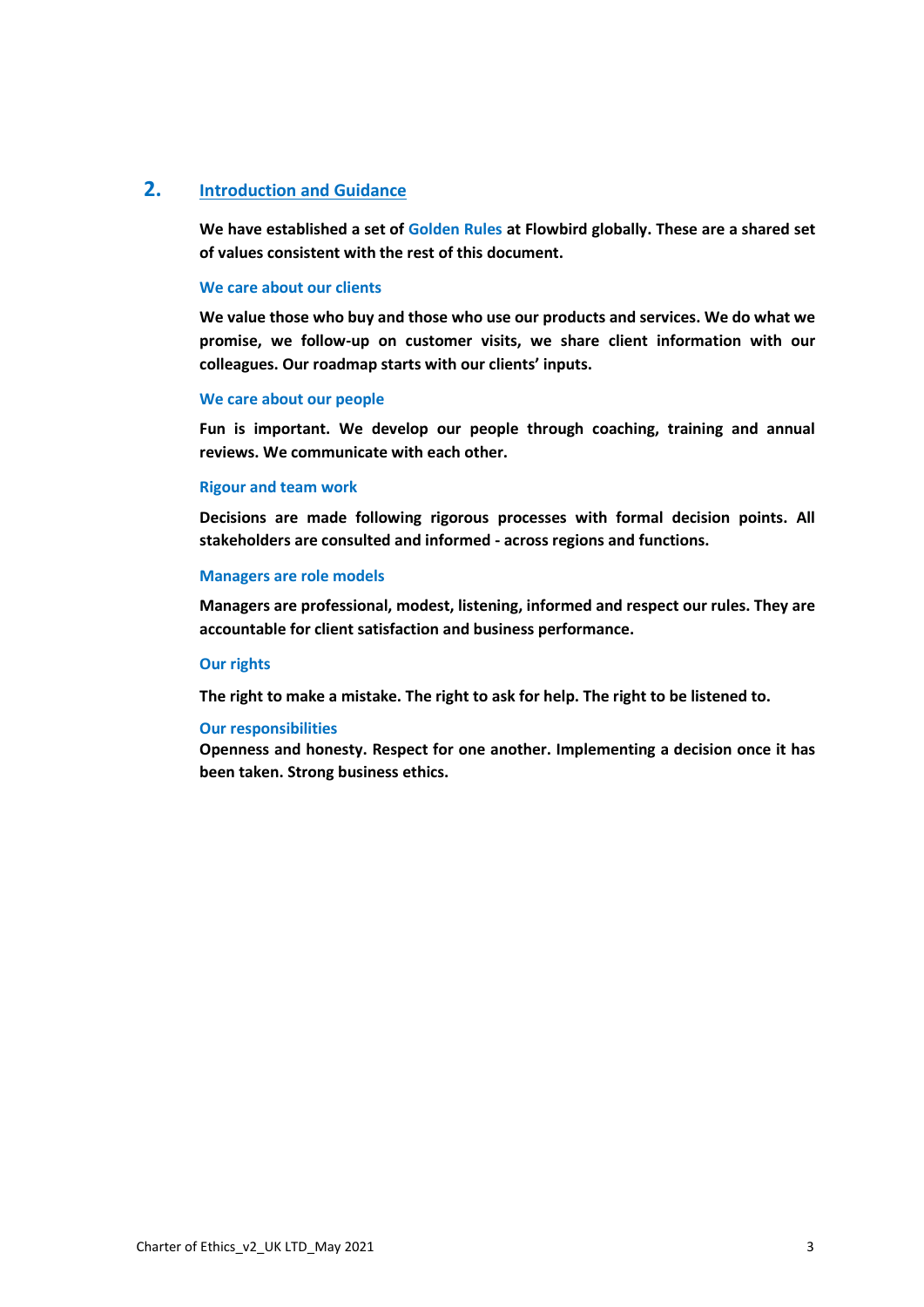# **2.1. Using this charter of ethics**

Doing what's right means we must always act with integrity to ensure we are trusted by our customers, colleagues, business partners and the communities in which we work. This charter of ethics helps us all make informed decisions and tells us where to go for more information.

# **General guidance**

Since it is not possible for this document to cover every situation that may arise, you must be prepared to exercise good judgement and common sense in deciding the right actions to take. If you are unclear about any aspect of this charter of ethics, or if you are not sure how to respond to an issue that this charter of ethics does not address, then you should ask for clarification and assistance.

## **Individual responsibility**

We are all responsible for behaving ethically and this charter of ethics contains guidance to help us do this. All employees must be familiar with this charter of ethics and apply it. The principles contained in this charter of ethics are essential ingredients of the way we do business, regardless of who we are or where we work.

# **2.2. Management's responsibilities**

## **Additional responsibilities of managers**

Managers are responsible for providing appropriate support to enable their teams to understand the requirements of this charter of ethics, the relevant supporting policies, laws and regulations of the countries in which they work and how they should be applied in practice.

Line managers in particular must set a personal example in promoting the requirements of this charter of ethics. Line managers also have a specific duty to ensure a healthy and safe work environment for their staff including ensuring that their staff know what to do in the event of an emergency and ensuring that all accidents and 'near misses' are reported.

## **2.3. Scope of this charter of ethics**

This charter of ethics applies to all of our employees and business partners. By business partners we mean anyone working with us or on our behalf, such as suppliers, agents, representatives, distributors, contractors and consultants. Those managing our business partners have a duty to ensure that we take positive action to ensure that this is followed through, seeking support from other departments at Flowbird as needed.

# **2.4. Speaking up (whistleblowing)**

#### **Raising concerns**

It is important for us to speak up when we witness a potentially unethical or illegal act and allow our company to correct the issue. Reporting the violations of others does not grant us automatic immunity from our own errors. However, it makes our company a better place to work and it's always a better alternative to saying nothing at all.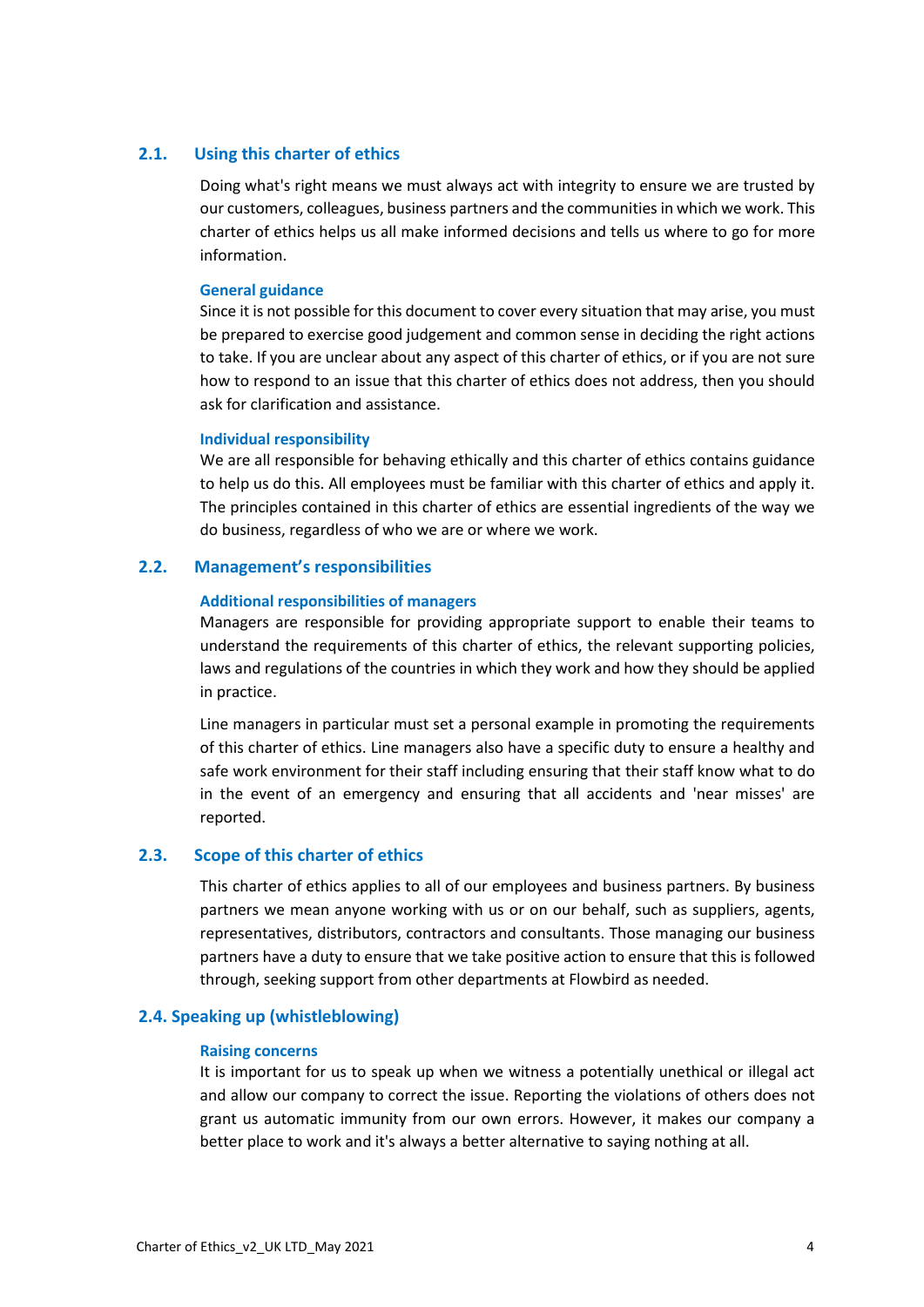## **Speak up mechanisms**

There are a number of ways to seek advice and support, including through any of the following: your immediate line manager; someone else in your management structure; the human resources team; the legal department or the Flowbird ethics hotline. It may be as simple as talking to the person concerned or discussing the options with a trusted colleague or an employee representative.

Do not let any concerns go unresolved. If you report apparent misconduct honestly and in good faith you will be supported by the company. Employees should report any infringements of this charter of ethics as soon as possible.

#### **Follow-up**

Every effort will be made to give your call a quick response and deal with your question or concern promptly, especially when circumstances make it time critical.

## **Flowbird Ethics Hotline**

We recognise that it can be difficult to bring sensitive workplace issues to the companies attention and so we have engaged with an independent external organisation to provide a whistleblowing service to give all employees the ability to confidentially and anonymously report their concerns, 24 hours a day, 365 days a year. This service is available for both employees suppliers and other third parties

How the service works:

- 1. Report your workplace concerns by telephone (0800 047 0993) or over the internet (http://flowbird.ethicspoint.com/). You can do this anonymously if you wish.
- 2. You will be issued with a unique reference that allows you to get back in touch with the Hotline operator, update your report, or respond to information requests.
- 3. The Hotline operator will act as an intermediary between you and Flowbird management to allow investigation.

The call will not be recorded or traced. If you report your concern via the web, your IP address will not be traced. You will not be required to provide your name or contact details. The Hotline operator's impartial staff are trained to help you share potentially difficult or upsetting information, whilst also ensuring ¬your identity remains protected.

# **2.5. Non-retaliation**

Our zero tolerance policy on retaliation goes hand in hand with our belief that speaking up is always the right thing to do.

If you voice a concern or report misconduct in good faith - or take part in an investigation of an ethics and compliance matter - you are following our charter of ethics. Under no circumstances will the company tolerate retaliation against you.

We consider acts of retaliation to be acts of misconduct which, if substantiated, could result in disciplinary action and even dismissal.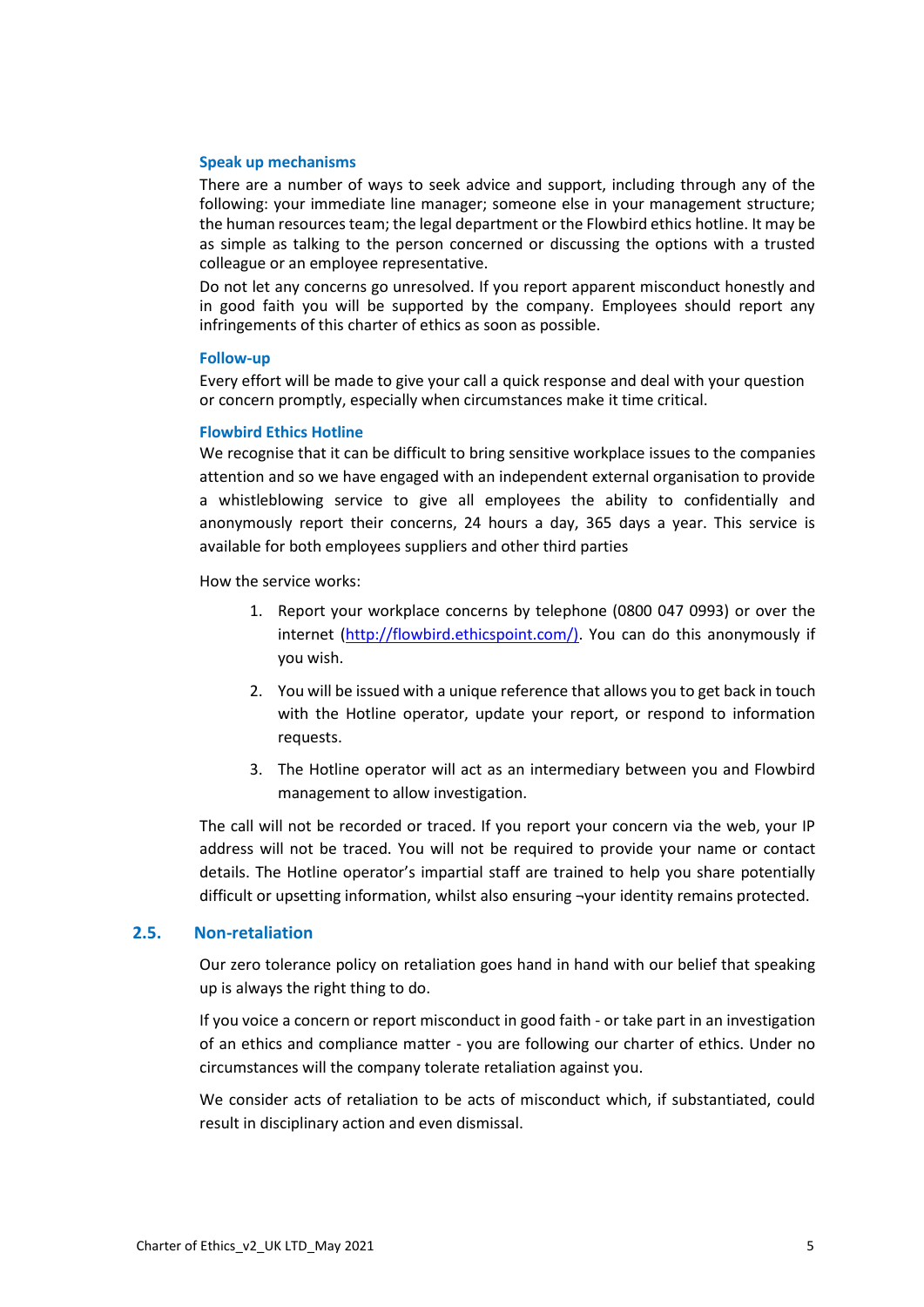# **2.6. Breaches of this charter of ethics and investigations**

# **Breaches**

Breaching this charter of ethics, policies or standards can have serious consequences for the company and for each of us as individuals. Those who fail to follow this charter of ethics put themselves, their colleagues and their company at risk.

This is taken very seriously and may result in disciplinary action, including dismissal

# **Investigations**

However you choose to share your concern, we will address it promptly. Depending on the type of issue, the right department will get involved and as such it may be either of the legal or human resources departments.

During investigations, employees are required to cooperate and tell the truth. Failure to do so may result in disciplinary action, up to and including termination of employment.

## **Disputes**

We have clear and robust procedures for disputes and grievances and ensure that appropriate structures are in place to facilitate constructive dialogue.

# **3. Relations with Employees**

# **3.1. Diversity**

# **Non-discrimination**

Working in a respectful environment means that we do not tolerate any form of unfair or illegal discrimination. Our company will not allow age, colour, gender, disability, ethnic origin, marital status, nationality, religion, beliefs or sexual orientation to be a factor in decisions that relate either directly or indirectly to the career progression of an employee.

## **Inclusive environment**

We aim for our workforce to reflect the diversity of the communities we serve.

We recognise that by understanding and valuing difference we can build trusted relationships with our customers, colleagues and communities.

Leaders throughout the business are encouraged to set an example by behaving in line with the group's values and demonstrating their commitment to diversity and inclusion.

## **Equal opportunities**

Our company is committed to promoting and maintaining a culture of respect and equal opportunity in which individual success depends solely on personal ability and contribution.

# **3.2. Communication with employees**

## **Internal communication**

We are open and honest in our communication, sharing information, insight and advice frequently and constructively, and managing tough situations with courage and candour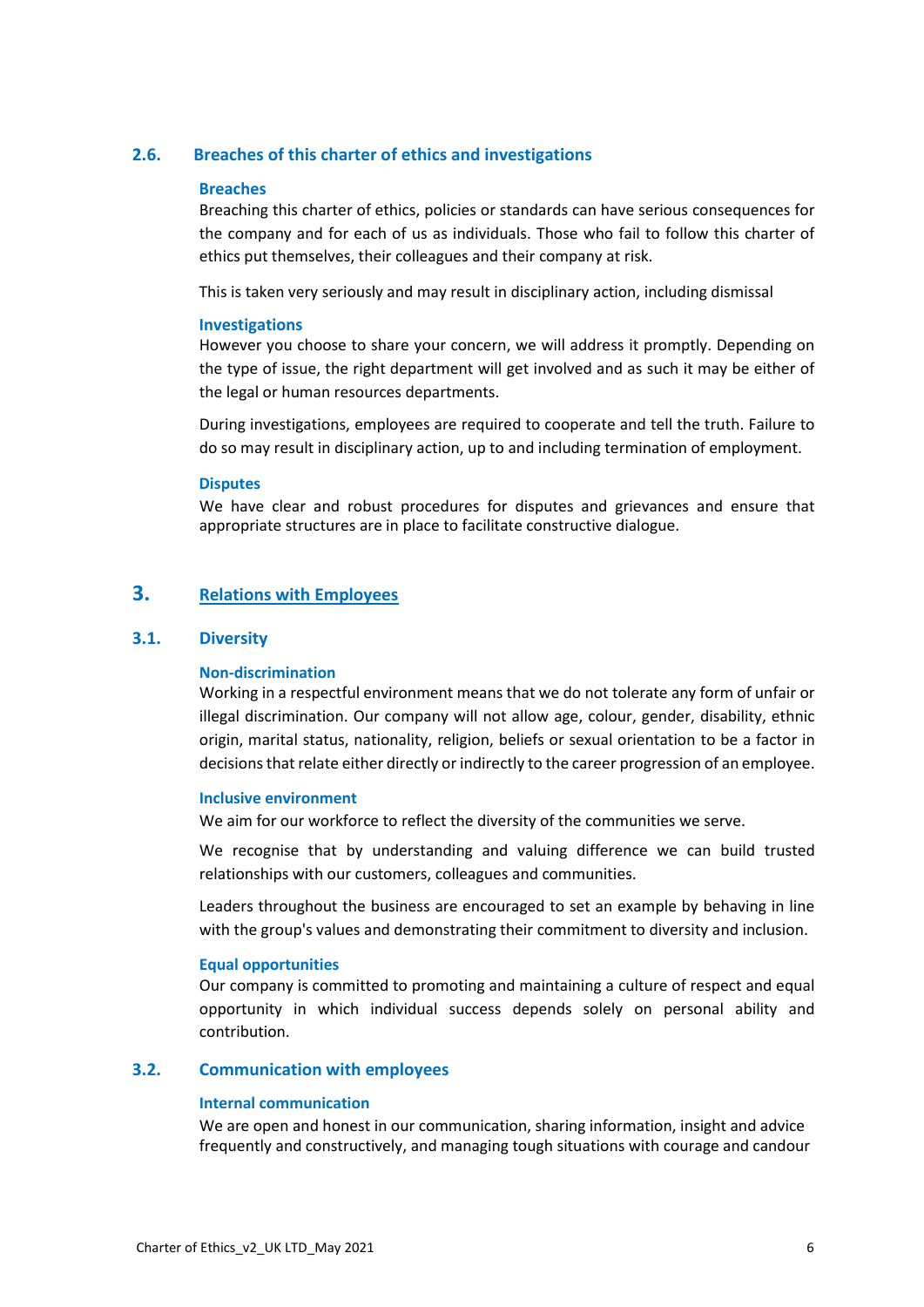#### **Engagement with employees**

We listen to our employees and care about what our employees think. We promote two-way involvement in decision-making at all levels of the organisation and have initiatives in place for measuring employees' perceptions.

# **3.3. Employee development**

## **Career development**

We support and coach colleagues in developing their skills and career and provide them with the necessary training and tools, including constructive feedback on their performance and behaviours.

#### **Employee recognition**

We celebrate success, giving credit to all contributors. We recognise those whose behaviour shows a commitment to the company's values.

# **3.4. "How" as well as "What"**

We evaluate and compensate performance on the basis of how objectives are met as well as what is delivered.

# **3.5. Health, safety and security**

It is our first priority that everyone is kept safe. Under all circumstances this supersedes and takes priority over any commercial or schedule considerations.

All our operations must be conducted in compliance with applicable health and safety laws and regulations, company standards and best practice.

We take all reasonable and practical steps to ensure that the premises where our employees work are secure and provide a zero harm working environment and that our products and services are safe and are provided in a safe manner.

#### **Safety risk management**

We also set measurable health, safety and security performance targets in our business plans which we are all committed to meeting. Personal and process safety is about more than following rules. We all need to be alert to safety risks as we go about our jobs. Nothing is so important that we cannot take the time to do it safely.

# **3.6. Use of substances**

#### **Alcohol/illegal drugs**

Drug and alcohol abuse limit our ability to do our work safely which puts each of us at risk. For this reason, we must never work while under the influence of alcohol, illegal drugs or prescription medication which may impair our ability to perform our work duties or create an unsafe work environment. Our company makes limited exceptions to this rule, such as when alcohol is served during authorised company events. Even in these instances, we are expected to exercise moderation and good judgment.

# **3.7. Use of company assets**

Our assets come in many different forms - physical, electronic, financial and intangible. Whether it is a company facility, a laptop, a building, company information or even our reputation and brand, we expect everyone to take good care of our assets.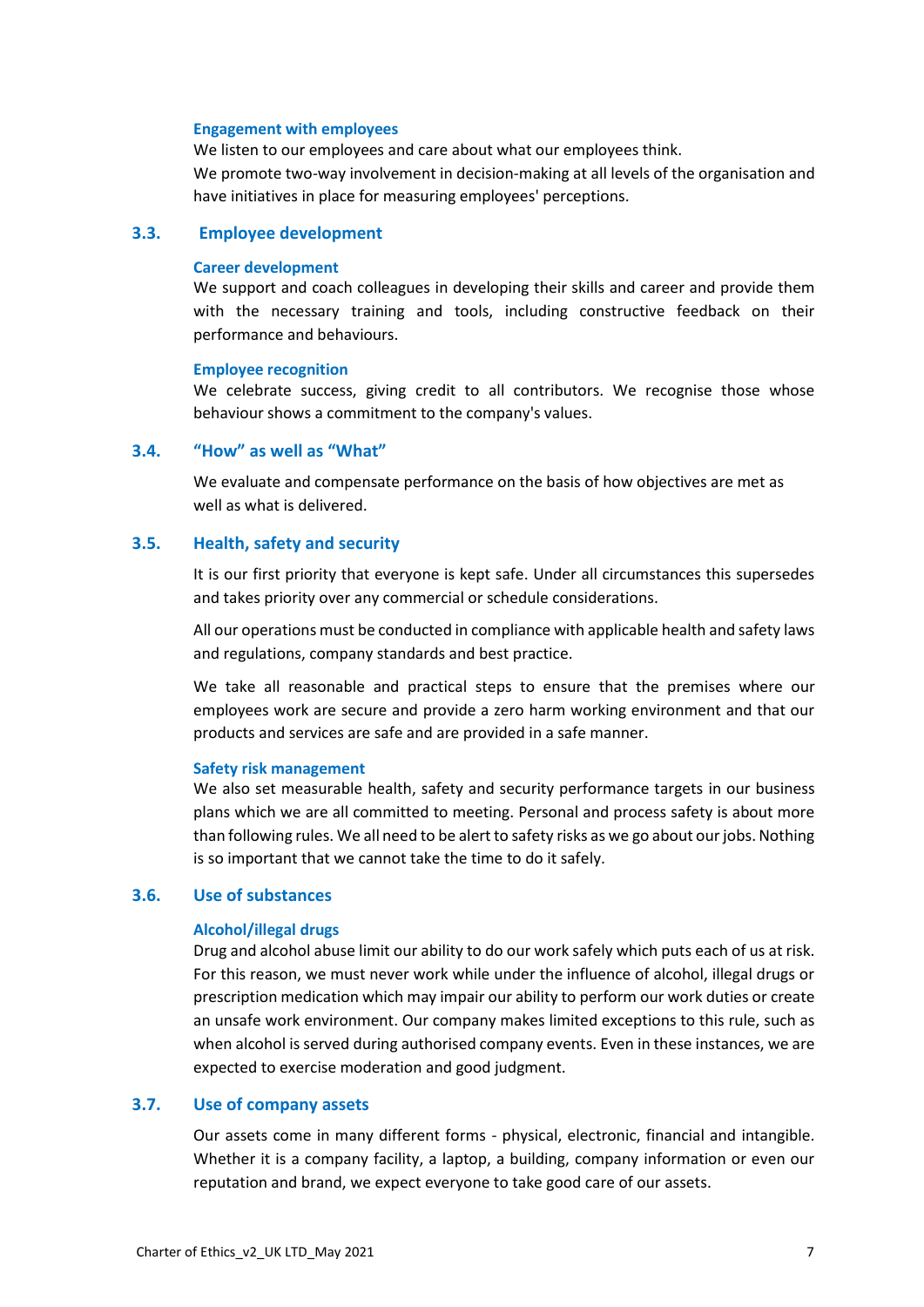## **Use of IT**

We maintain the integrity of our information technology resources, use them with care and according to company procedures and protect them from improper use and harm. Our information technology systems, software and data are important tools for managing our business. Their physical integrity and security are critical to our operations and help us to serve our customers effectively and efficiently.

Information technology includes but is not limited to data, networks, computers, software, mobile phones, system security, firewalls, and servers.

# **3.8. Confidential information**

We have access to confidential information that may give unfair advantages if disclosed to third parties. For example, information about the performance of our customer's revenue systems or our own performance. Insider dealing creates an unfair advantage and undermines society. As another example, we also have access to information about fares, products, route profitability or strategic plans that our customers would expect us to treat in the strictest of confidence.

The nature of our work means that we are trusted to handle information and we are all individually responsible for living up to our values and demonstrating our commitment to being trustworthy.

We must all be diligent in not passing on confidential information to any other person or encourage another person to use our company's information, even if you do not profit directly from the information.

# **3.9. Conflicts of interest**

#### **Other business opportunities**

Improper use of company assets, including Intellectual Property, can also be regarded as a conflict of interest. This may occur when an individual deliberately uses the company's property or information for personal benefit, or for the benefit of family or friends. Equally, using the company's property or technology irresponsibly or for more than incidental personal use is in conflict with the interests of the company.

#### **Personal interest**

We will disclose and seek direction on any issues that may potentially conflict with our responsibilities to the company. Conflicts of interest are situations in which competing interests may impair our ability to make objective and unbiased business decisions on behalf of the company.

#### **Working or serving as a director for other organisations**

In general, employees may not work for or serve as director, officer, employee or adviser to a competitor of the company. Employees should also not invest in a competitor and should disclose any existing investments to the Human Resources manager.

#### **Personal relationships at work**

If you form a personal relationship with someone at work which could lead to a conflict of interest or loyalty you must declare it. An example may be where you have authority over another employee in terms of their appraisal, salary or promotion, and where such a situation could arise in the future (e.g. due to job changes or promotions).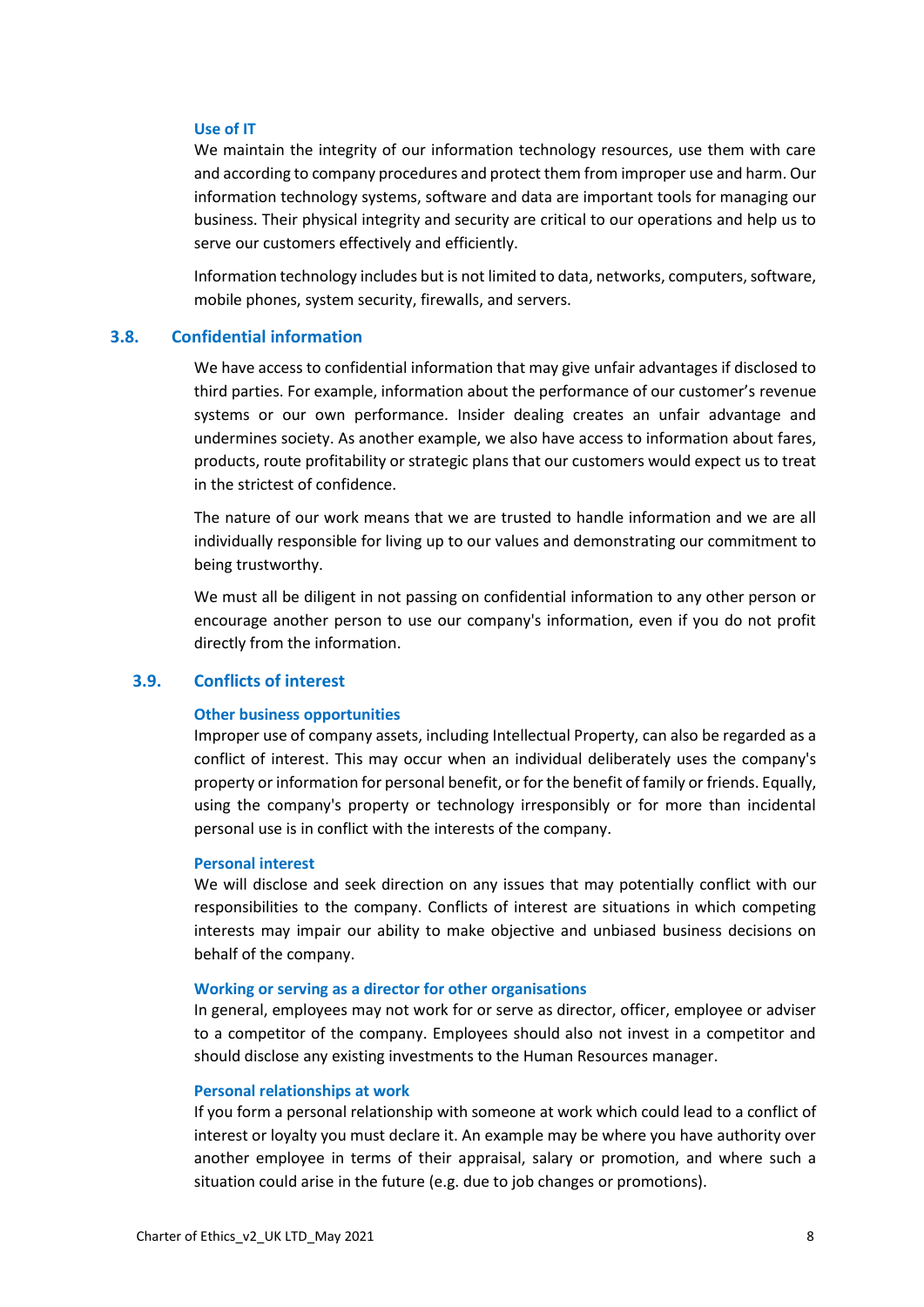You should also declare any personal relationships you have with people who work with our suppliers or other business partners if that relationship could lead to a conflict of interest.

# **3.10. Harassment and bullying**

Everyone at our company is entitled to fair treatment, courtesy and respect.

We will not tolerate any form of abuse or harassment of employees, contractors, suppliers, customers or anyone else we deal with. Using abusive or inappropriate language at any time is prohibited.

#### **Respect for colleagues**

We recognise that having an inclusive and respectful environment that values and promotes diversity provides an opportunity for our company and each individual to achieve their full potential. We actively seek to create an open and respectful atmosphere where people can thrive.

Please be sure to email details of any ongoing or potential conflict of interests to the following email address:

legal\_conflictofinterestregister@flowbird.group

# **3.11. Clear and fair terms of employment**

Our company has implemented international standards of employment across all operations in line with local employment legislation and international labour conventions. It is our aim to provide fair terms and conditions of employment that attract and retain talent, and that create a productive and pleasant working environment for all.

# **3.12. Work and home life balance**

We appreciate employees' commitments outside the workplace and support our employees in achieving a balance between work and home life. If you require help in this area you should raise it with your line manager or the Human Resources team.

# **4. Relations with customers**

#### **4.1. Products, brands and research**

## **Product quality**

We take pride in providing the highest quality products possible. In addition to meeting our own internal quality standards, our products must be produced, tested, packaged and labelled in full compliance with applicable laws and our policies.

# **Product safety**

Our customers count on us to sell safe, reliable products that meet the highest quality and safety standards. In our long history, we have earned our customers' trust by maintaining this principle.

# **Brand management**

Remember that our brands, including our name, are extremely valuable to our success. Brands are fragile and must be used carefully and protected from misuse.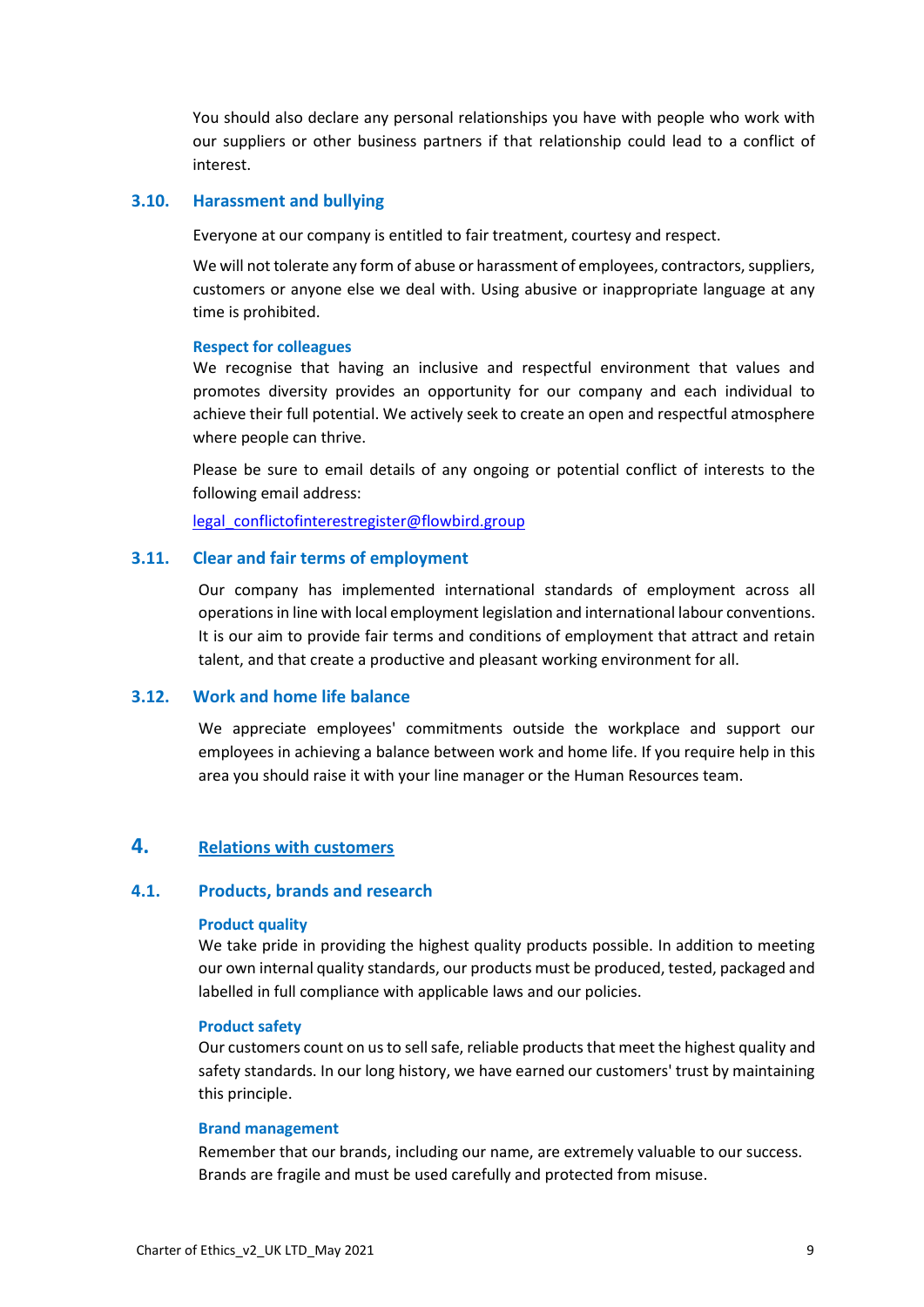# **Research and development**

To keep our research and development ethical, such research and development must be performed with:

- approved standards and controls;
- quality assurance oversight as appropriate;
- data that is accurately recorded, reproducible or capable of being reconstructed and properly documented,
- application of appropriate data analysis,
- accurate records and evidence of testing and compliance.

# **4.2. Advertising, sales and marketing practices**

## **Truthful**

When marketing or selling our products, it is vital that we only use fair, ethical tactics. Those of us with selling, advertising, promotion and marketing responsibilities must take care to fulfil these duties through truthful and accurate representations. We must never make false or misleading statements about the quality and availability of our products, nor those of our competitors.

#### **Informative**

We have a duty to promote our products appropriately to ensure that our customers have the right information to make informed decisions.

#### **Clear and effective**

Our company uses a wide variety of communication channels, ranging from contact through sales representatives to the internet. Whatever the method used, we must communicate information accurately, effectively and in a proper manner.

# **4.3. After-sales services**

We resolve complaints diligently, fairly and quickly, and measure customer/client satisfaction.

## **4.4. Gifts, entertainments and hospitality**

We only give or accept gifts and entertainment for business purposes which are not material or frequent. Exchanging gifts and sharing entertainment in connection with a legitimate business purpose can foster constructive relationships with third parties. However, gifts and entertainment should never affect, or appear to affect, impartial decision-making by our employees or any third party. They should never be offered or received in exchange for preferential treatment in any business dealing.

Certain gifts and entertainment can erode trust in our company and must be avoided. These include any gifts or entertainment that appear to be bribes, raise questions about conflicts of interest for you or the company, or would damage our reputation.

#### **Monetary value**

Business entertaining can form part of a normal business relationship; however, there should be a limit to its cost.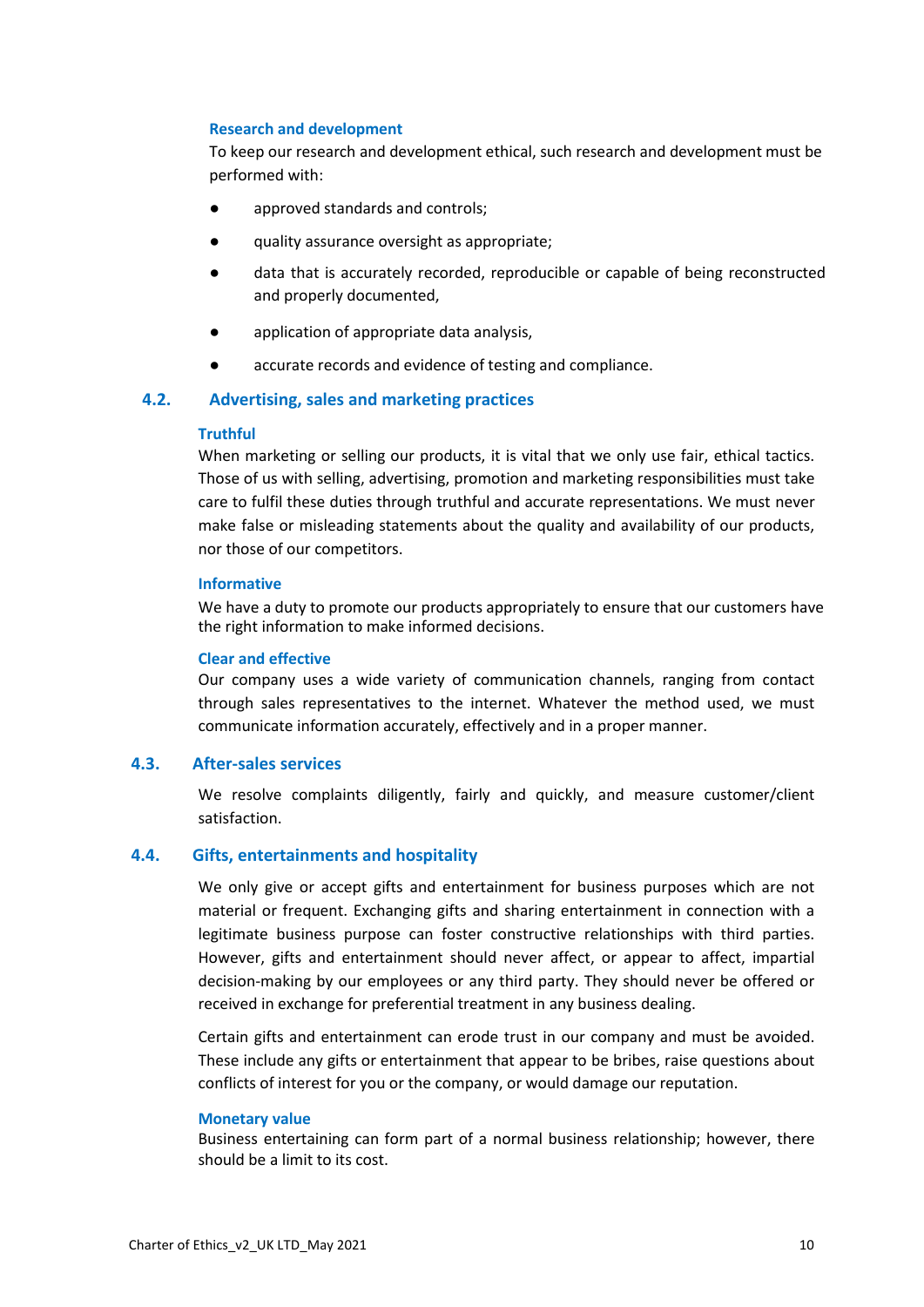You are required to make a formal declaration to your line manager to record all entertainment and gifts offered or received, or declined where you have reason to believe that it was an inappropriate offer. The threshold for registering entertainment is £100 (or equivalent in local currency) and £5 (or equivalent in local currency) for gifts per offering or receipt.

# **Declaration**

You should make your declaration as soon as possible after the offer or receipt of gifts or hospitality..

You should record all received and given hospitality and gifts in the company hospitality & gift register. Please email all information through to the following email address:

# legal\_giftandhospitalityregister@flowbird.group

Your declaration will need to include the following information date of offer of gift or hospitality, and date of event where relevant; name, job title and organisation of recipient and of the provider; nature and purpose of gift or hospitality received; the name of any other organisation involved, and the value.

For example:

| <b>Date</b><br>received<br>or<br>offered | Your name and<br>department | party's<br><b>Other</b><br>name/names<br>position<br>and<br>organisation | <b>Description</b><br>gift/hospitality<br>received<br>or<br>offered | US.<br>of Value<br><b>in</b><br>if<br>lestimate<br>unknown) | <b>Reason given for</b><br>providing gift<br>hospitality |
|------------------------------------------|-----------------------------|--------------------------------------------------------------------------|---------------------------------------------------------------------|-------------------------------------------------------------|----------------------------------------------------------|
|                                          |                             |                                                                          |                                                                     |                                                             |                                                          |

In general terms, if you have any doubt about whether an item should or should not be declared, you are advised to declare it. It is recommended that you also declare if you have declined an offer that you feel was inappropriate. For further guidance please refer to and use the Say No Toolkit linked to section 13 of this charter of ethics.

The register is an annual document and will be maintained on a calendar year basis and reported quarterly to the Managing Director by the human resources department. It is recommended that you make your declaration, and retain a copy for your personal records.

# **4.5. Treating customers fairly**

We will treat our customers fairly and professionally to deliver good quality customer service based on trust and credibility. We will also work with our customers to ensure they understand how to use our products and services safely and responsibly.

# **5. Relations with shareholders and other investors**

# **5.1. Shareholder value**

Acting with responsibility and transparency goes hand in hand with protecting shareholder value. Each employee creates value for our shareholders by putting our company's interests first, maintaining accurate business records, and protecting and properly using company resources, information and property.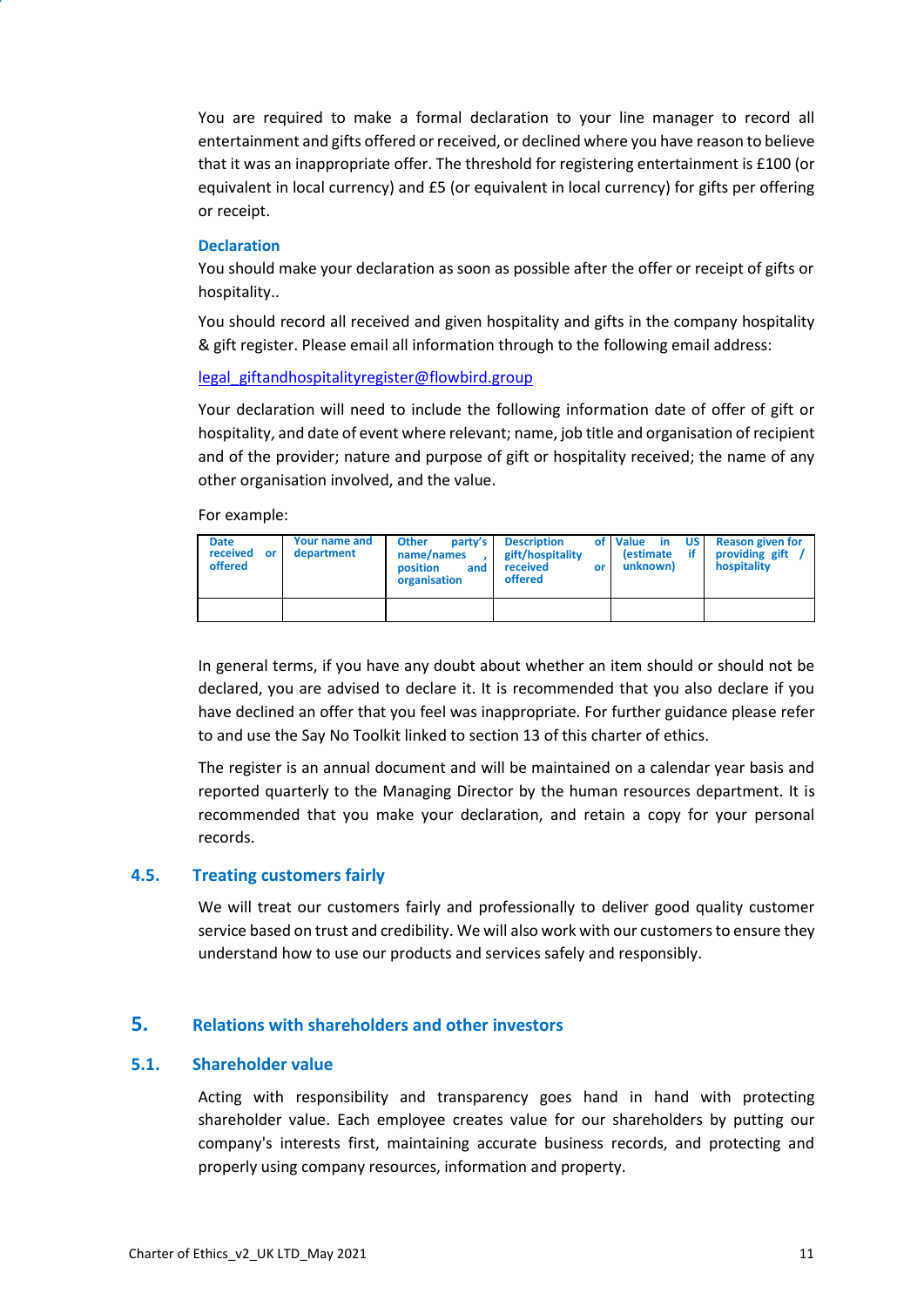# **5.2. Corporate governance**

We are committed to good corporate governance and achieving our business objectives in an honest, transparent and accountable way.

We regard corporate governance as a key element underpinning the sustainable, longterm growth of our business.

#### **Managing risk**

As part of its commitment to strong risk management practices, our company seeks to recognise employees who demonstrate sound judgment and proactively manage risk in their daily business.

# **5.3. Internal financial controls**

#### **Internal control**

Our financial and accounting controls are designed to ensure that we do not mislead investors, legislators, authorities, customers, suppliers or the public about financial aspects of the company. We are all responsible for following our policies and legal, financial and accounting regulations.

## **Accurate record keeping**

By ensuring that all the information we record is truthful, accurate, complete and timely, we can each help to make sure that the information we and our colleagues need is reliable and available. Precise books and records allow us to make realistic plans for the future and report our company's progress to regulators and other external stakeholders.

#### **Auditors**

We must co-operate fully with the group's external and internal auditors and ensure that all the information held by them which is relevant to the audit of any group company (relevant audit information) is made available to that company's external auditors.

# **5.4. Communications to shareholders**

Communication with shareholders is via the executive committee of Flowbird SAS. We regularly provide full and transparent information to our shareholders. We maintain an ongoing and constructive dialogue with them. We are attentive to their expectations, concerns and questions on any subject. Staff will not normally be expected to communicate with shareholders and, such circumstances would be arranged in advance and would have the prior written consent of the executive committee of Flowbird SAS.

Staff will never be approached directly by shareholders for information. If you are approached by anyone claiming to be a shareholder asking for information, you should report it immediately to Human Resources team.

# **5.5. Requests for Secret Communications**

Fraudulent third parties can (and do) masquerade convincingly as senior managers or shareholders making contact with staff via phone and email with urgent requests for assistance to be kept secret from others in the company.

If you are approached in this way you should contact someone whose identity you can verify face to face (for example, the Managing Director or the Human Resources team), who will follow up on the matter.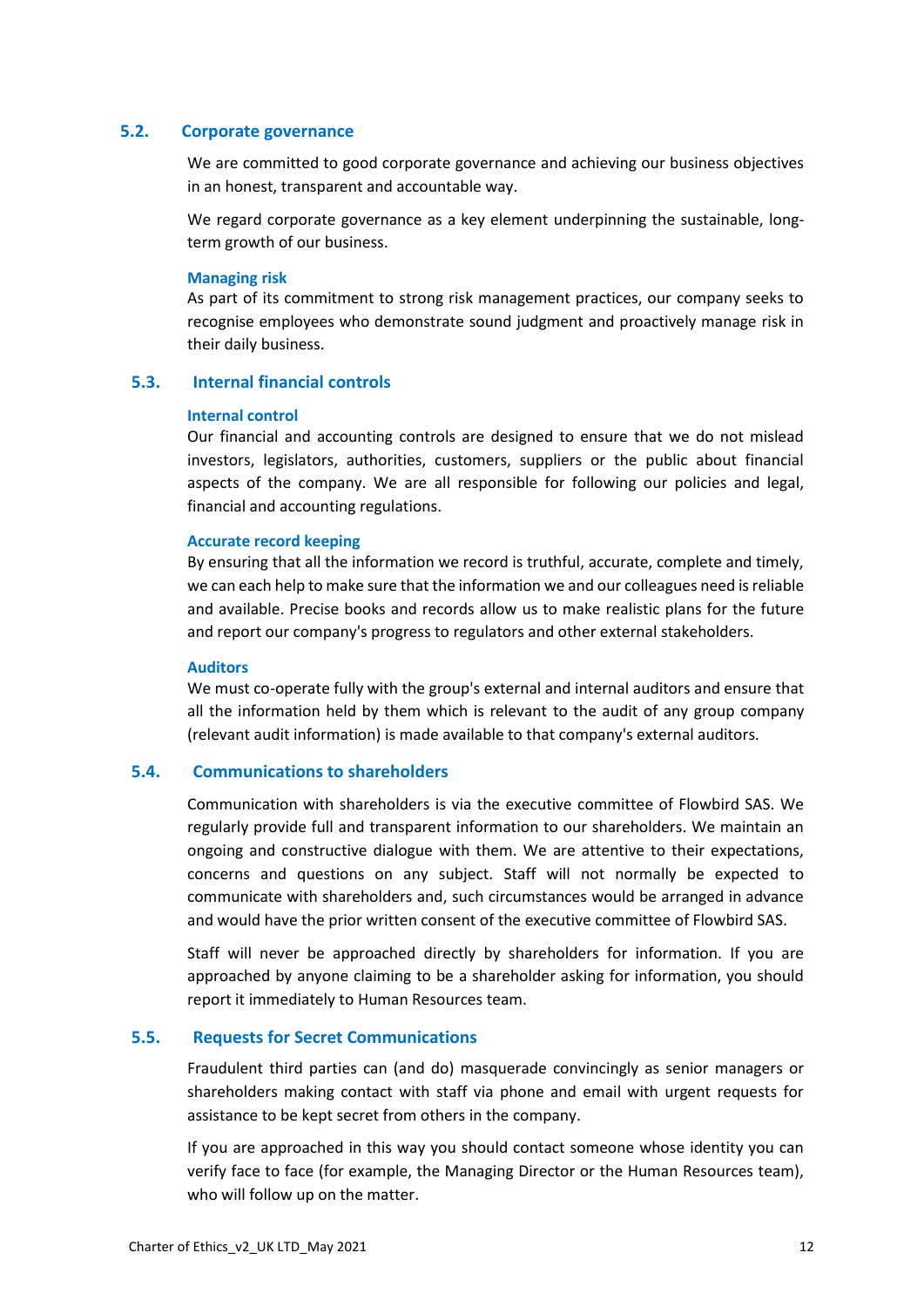# **6. Relations with suppliers, subcontractors and agents**

# **6.1. Supplier and partner selection**

When seeking new suppliers and partners we conduct thorough due diligence. We select suppliers and partners whose core values and commitment to ethical business conduct match our own.

# **6.2. Payment to suppliers**

We know that our success depends on supplier relationships which are built on trust and mutual rewards. It follows that we manage these relationships with respect, honesty and integrity whatever the size of the transaction or length of our relationship, and that we pay our suppliers in line with our contractual and legal obligations.

# **6.3. Supply chain management**

We rely on our suppliers' and other business partners' integrity in all our dealings and expect them to assure the safety and performance of their products and services. We develop lasting relationships with suppliers who meet our high standards of business ethics.

# **6.4. Conformity to this charter of ethics**

We will encourage our suppliers and other business partners to adopt the same or similarly high standards of ethical behaviour.

# **6.5. Commission payments**

We do not agree to make commission payments or similar payments ('management fee', 'leader fee', 'facilitation payment' and such like) unless explicitly authorised and approved in advance in writing by the legal department AND the Managing Director or Finance Director AND our Corporate Legal Department who will check that such payments are in line with our code of ethics, legal requirements and international standards.

# **6.6. Other parties**

If you are in a role that requires you to deal with contractors, agents, representatives, distributors or similar, look out for signs of potential corruption on their part. You should ensure that our Legal department is fully involved and both you and they should look for any warning signs, such as their local reputation; any concerns from internet searches of the company (e.g. limited information, lack of history, involvement in disputes); vague contracts that fail to stipulate scope of work for each party; requests for payment advances; invoices with vague descriptions of services provided; level of fees not in line with the going rate for similar services.

If in doubt, you must raise your concern with the legal Department who will undertake due diligence.

For any new contractor, agent or distributor, they must undergo Due Diligence that will be led by our Contracts Department. We have access to specialists who can assist us with such diligence checks when needed.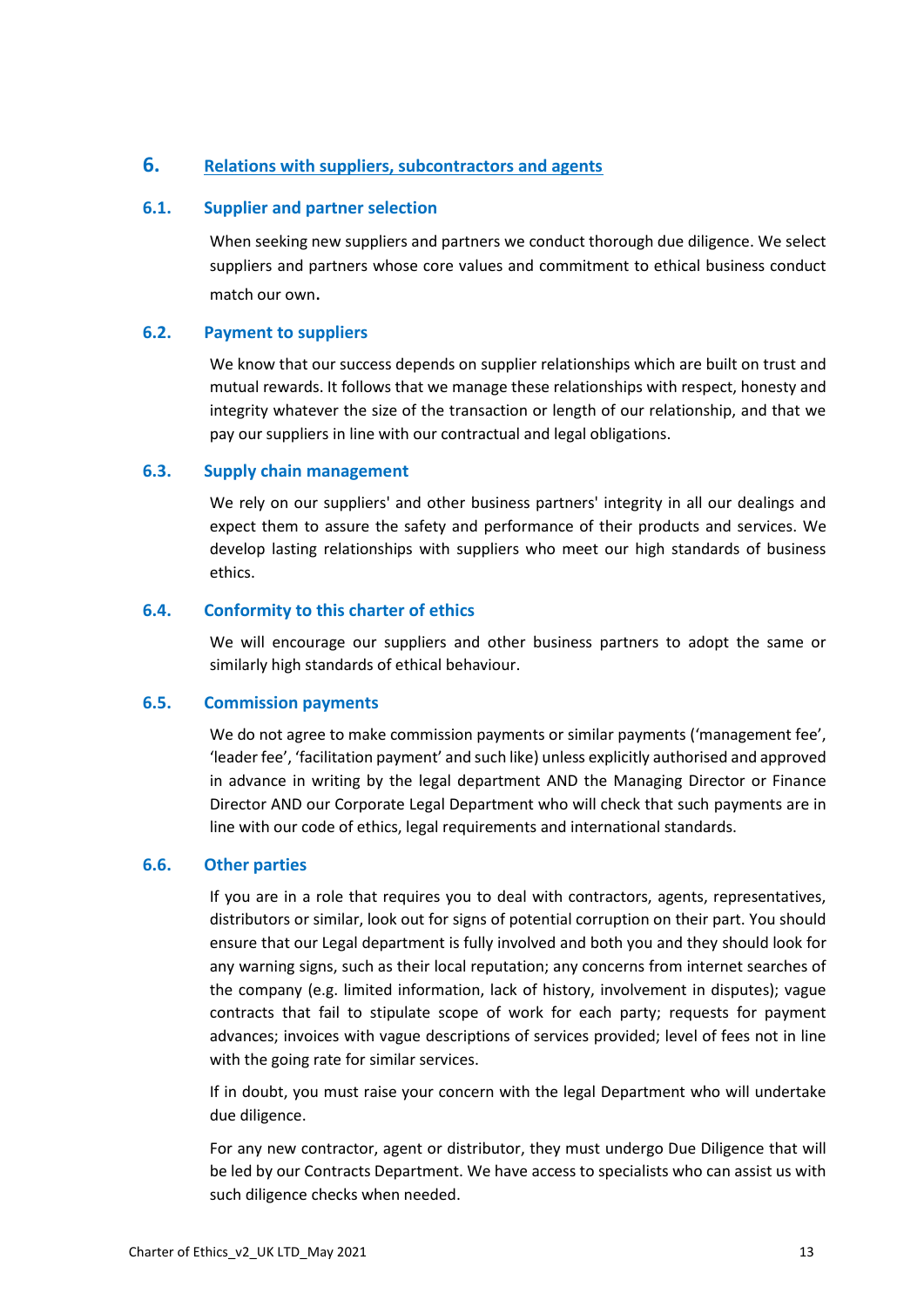# **7. Relations with governments and local communities**

# **7.1. Compliance with laws and local customs**

# **Compliance with the law**

With our company doing business worldwide, our charter of ethics cannot cover all the different laws, applicable regulations and other legal requirements. It is important for you to be familiar with any laws and local customs that apply to where you work. First and foremost, we must comply with all legal requirements. Where there is a difference between a legal requirement and our charter of ethics, always apply the most stringent standard.

# **Local customs**

Through being open and honest, and respecting local cultures and traditions, we aim to gain the trust and support in each region in which we operate. We will always ensure that we meet local and international law, whichever is the most stringent.

# **7.2. Community relations**

# **Engagement with local communities**

We want to make a positive difference wherever we do business.

Our systems can bring significant social benefits in making journeys better for people, including in developing countries. Not only do we help to make journeys easier, we also make them safer. For example, by helping to remove the need for children to carry cash when catching a school bus, or providing cctv technology that can deter crime on public transport systems and help make journeys safer.

We hold ourselves to the highest ethical standards and behave in ways which earn the trust of the communities in which we operate. We work hard to create open and sincere relationships, for example, with local bus operators, their communities, as well as with other bodies who have a legitimate interest in what we do as a company. We respect the rights and dignity of all those with whom we interact.

# **7.3. Relations with local governments**

## **Local governments**

Our company does significant business with many governments and public bodies in many countries and there are special laws that apply to these interactions, particularly when these entities are our customers. These can include regulations relating to pricing and rebates as well as anti-kickback laws to prohibit potential business inducements.

## **Government officials**

You must interact with government officials and regulators in a responsive, open, honest and co-operative way and give them information they would reasonably expect.

## **Hiring government officials**

Under no circumstances should a government employee or official be hired to perform services that conflict with, or interfere, in any manner with that employee's or official's governmental duties or obligations, or the duties or obligations of the governmental agency that acts as his or her employer.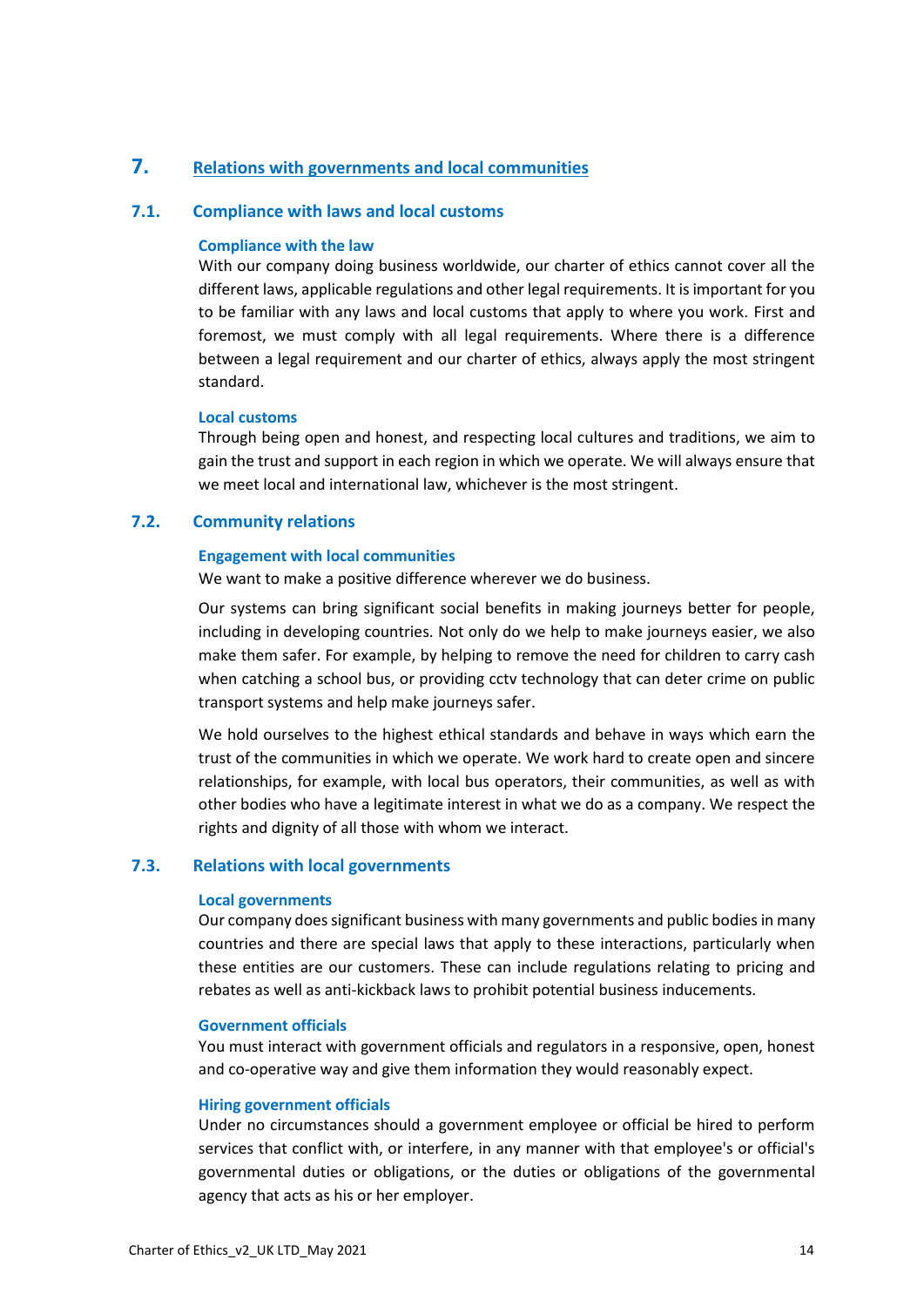# **7.4. Community involvement by employees**

We encourage our staff to engage in charitable activities and volunteering work of various types and the Company regularly supports such activities. If you would like to make any suggestions or would like to receive more information about the charities we currently support, and why we support them, please speak with the Human Resources manager or the Managing Director.

Whilst we encourage you to be involved with charitable organisations, please note that there are restrictions on solicitation of customers, suppliers and fellow employees for contributions. If you are in any doubt, please speak with the Human Resource team.

## **7.5. Charitable activity**

We will support, sponsor and contribute to the activities of other organisations where the activities are aligned with our own business objectives and values and enhance the reputation of the company.

#### **Donations**

We do not give charitable donations to personal sponsorships outside the organisation, to political or religious organisations, to extreme, 'high-risk' or 'free' sports, paid advertisements in brochures or event programmes that do not support our main themes of community investment.

Due diligence should is carried out on all charities we work with to ensure the viability of the charity we are donating to. Where donations are requested from a public official in support of a charity, we take particular care that the donation cannot be seen as a bribe or a facilitation payment.

# **7.6. Political donations and lobbying**

# **Political activities**

You may support the political process through personal contributions or by volunteering your personal time to candidates or organisations of your choice. These activities, however, must not be conducted on company time or involve the use of any company resources, such as telephones, computers or supplies.

# **Political donations**

We do not make corporate contributions or donations to political parties or any organisations, think-tanks, academic institutions or charities closely associated with a political party or cause.

## **Lobbying**

.

Public policy decisions can affect our business and our customer's businesses, including public transport regulation, standardisation, and investment decisions.

We do not favour any one political party and from time to time are asked to work with political stakeholders to inform policies on important issues, such as public transport, technology, and intelligent transportation systems, including ticketing. We will seek to provide politically neutral, truthful and objective input at all times.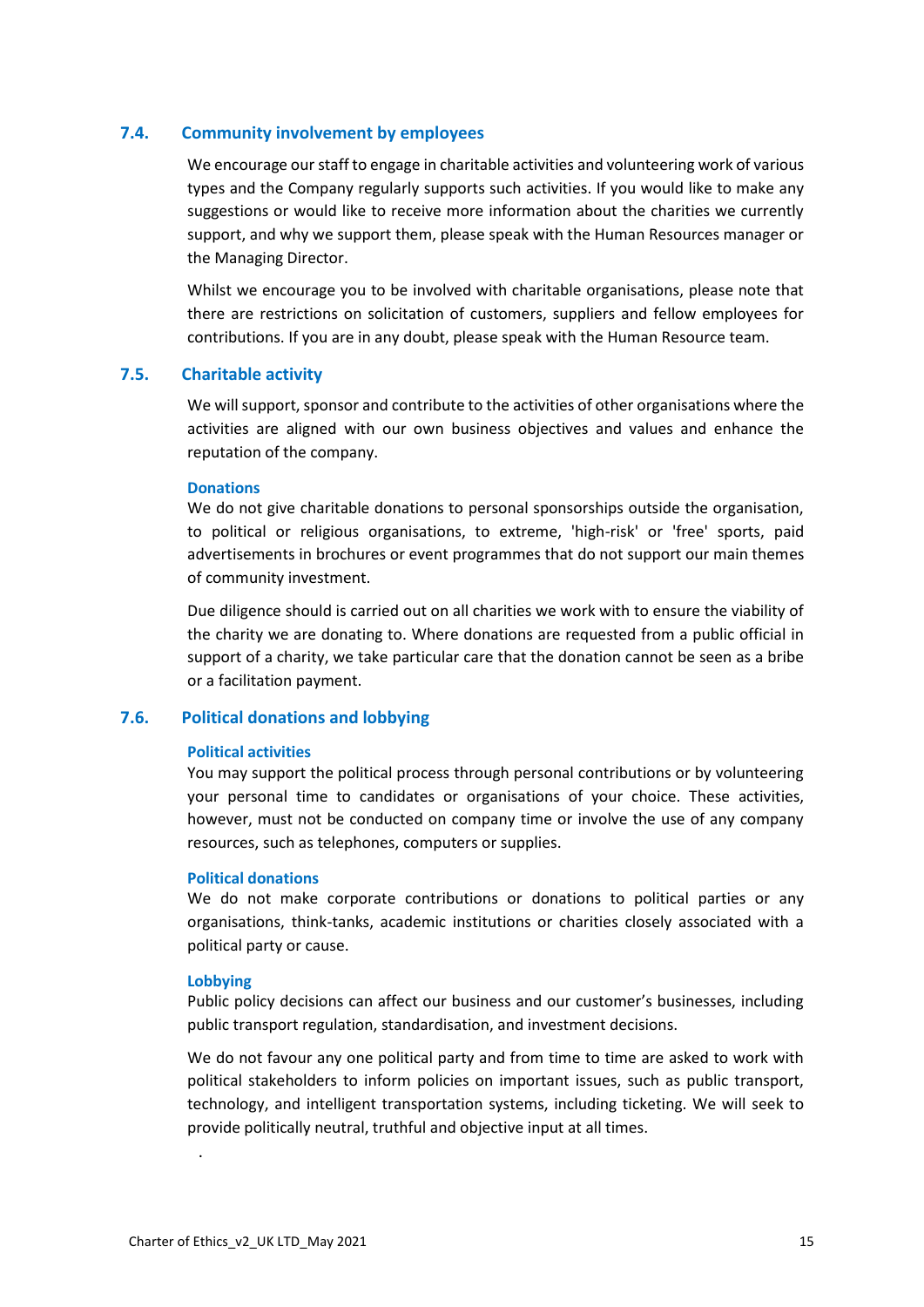# **7.7. Facilitation payments**

Our company will not condone, under any conditions, the offering or receiving of bribes in any form, including what are known as 'facilitation payments'.

## **Extortion**

Our health and safety always comes first. For this reason, our company permits payments to government officials where a person's physical health and safety is in serious jeopardy. To qualify as a legitimate health and safety payment rather than an improper bribe, the person must face a true emergency situation where there is immediate, grave danger to someone's personal safety. In the event of such a situation, it must be reported at the earliest safe opportunity to your line manager and to the Human Resources manager.

# **7.8. Taxation and money laundering**

#### **Taxation**

We will pay the tax we owe and see this as another way in which we support the communities in which we operate.

## **Tax reporting**

We manage our tax obligations to ensure full compliance with all statutory requirements and ensure that our tax reporting is in accordance with all applicable accounting standards.

People involved in criminal activities, such as drug trafficking, counterfeiting, terrorism, robbery etc. frequently use legitimate businesses as channels to 'clean' their Illegally acquired funds. Most countries now have laws to counter money laundering and banks have to follow reporting rules, including identity checks relating to cash transactions above defined levels.

## **Money laundering**

We must be careful to ensure that we are not used as a route to launder money. In this case, money includes cash, travellers' cheques, money orders or payments from third party accounts.

If an individual wishes to trade with us and settle their bills by such payment, their bona tides should be checked. It is important to know who the customer is.

If you identify any unusual or doubtful transaction you must bring this to the attention of your line manager who should inform the company finance director.

# **7.9. Communications, media and social media**

## **External communications**

Our reputation is important. Many parties have an interest in our activities: investors, regulators, local communities, the press, potential customers, suppliers and others. We need to communicate with them in a clear, unified and accurate voice. All external parties are dealt with in a straightforward way to ensure that nothing we say is intentionally inaccurate or misleading

# **Social media**

Whether through company or personal computing devices, in work time or personal time, the use of social media should be managed with caution and care.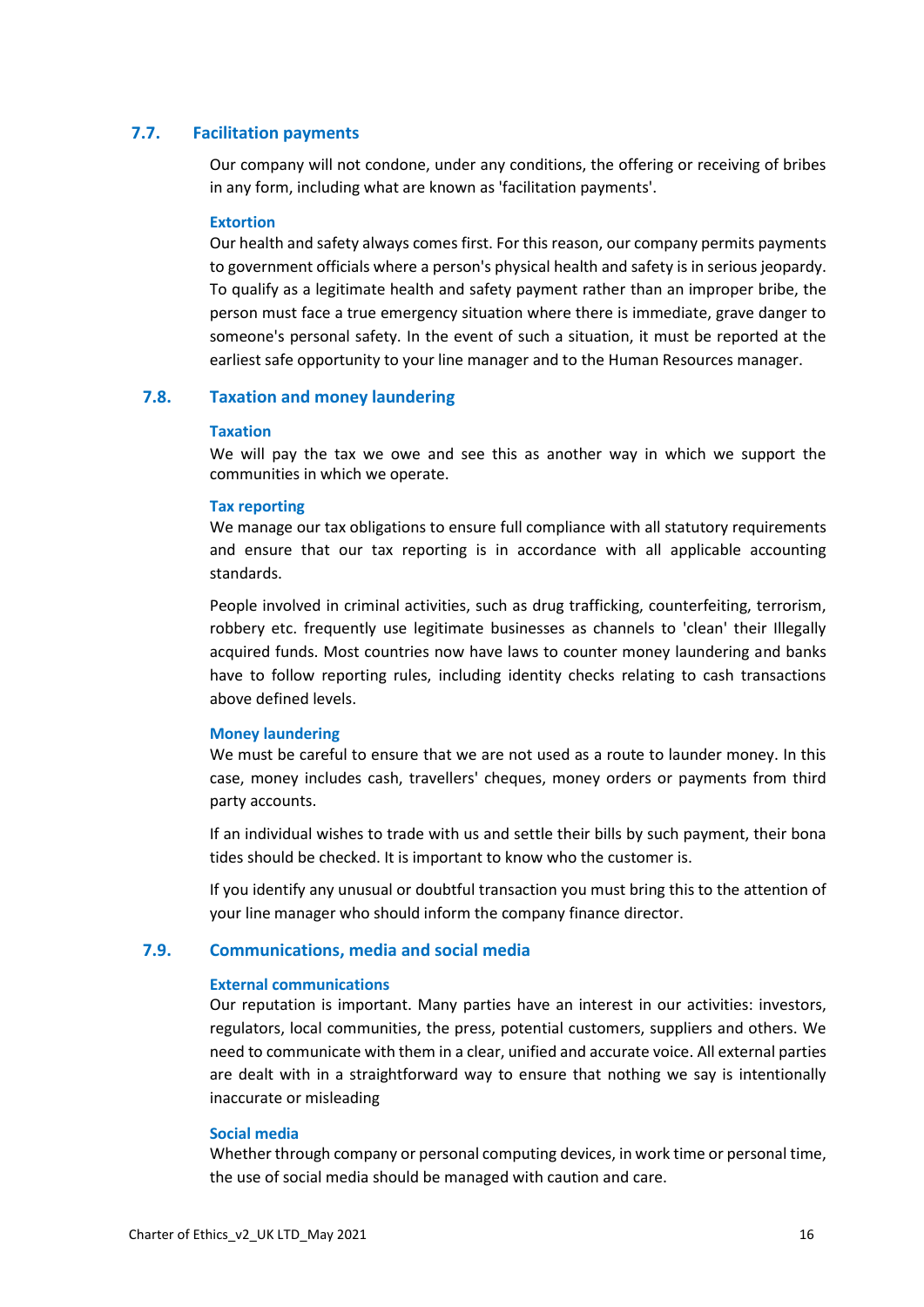In using social media, we must be mindful of the company's reputation, other people's right to privacy, the trust our customers, suppliers and other business stakeholders place in us and potential conflicts of interest. We should use restraint and consider the risk to our customers, our company, our colleagues and ourselves, as any information posted to the internet can instantaneously become global, permanently available and open to being republished in other media.

# **7.10. International sanctions and illicit trade**

## **Trade and sanctions**

The United Kingdom, United Nations, European Union, United States and other governments or government bodies periodically impose legal sanctions intended to restrict and sometimes prohibit business dealings with specified countries, entities or individuals. We comply with international sanctions and local laws aimed at detecting and preventing terrorism and other criminal activities. Therefore, we have established mechanisms that provide checks and safeguards at key steps in the business processes when dealing with our customers and suppliers. If in doubt, speak to our legal department.

# **7.11. Environmental responsibility**

Our company is committed to addressing our environmental impact and to seeking opportunities to improve our performance. We take steps to identify, prioritise and manage our environmental risks - both direct (e.g. consumption and disposal of resources within our operations) and indirect (e.g. those arising through our supply chain or through the provision of financial services to other businesses or projects which have material environmental impacts).

If you identify ways in which we can improve our environmental behaviours, please do raise these with your line manager who can take it up with the Quality department who are working to continuously improve in this area.

# **8. Relations with competitors**

# **8.1. Competition law**

We believe in operating in a free and open market. By following this principle we will be more effectively driven by the need to be both efficient and innovative. We are fully committed to complying with the competition law applicable in the countries in which we operate.

#### **Intellectual property**

As we expect others to recognise the legal rights we have in our brands and designs, we respect the legal rights of others. You should never make unauthorised copies of material from books, magazines, newspapers, films, videotapes, music recordings, websites, products or computer programmes.

# **8.2. Competition issues**

#### **Fair competition**

We will always behave ethically when competing for customers' business and when placing business with suppliers or offset partners.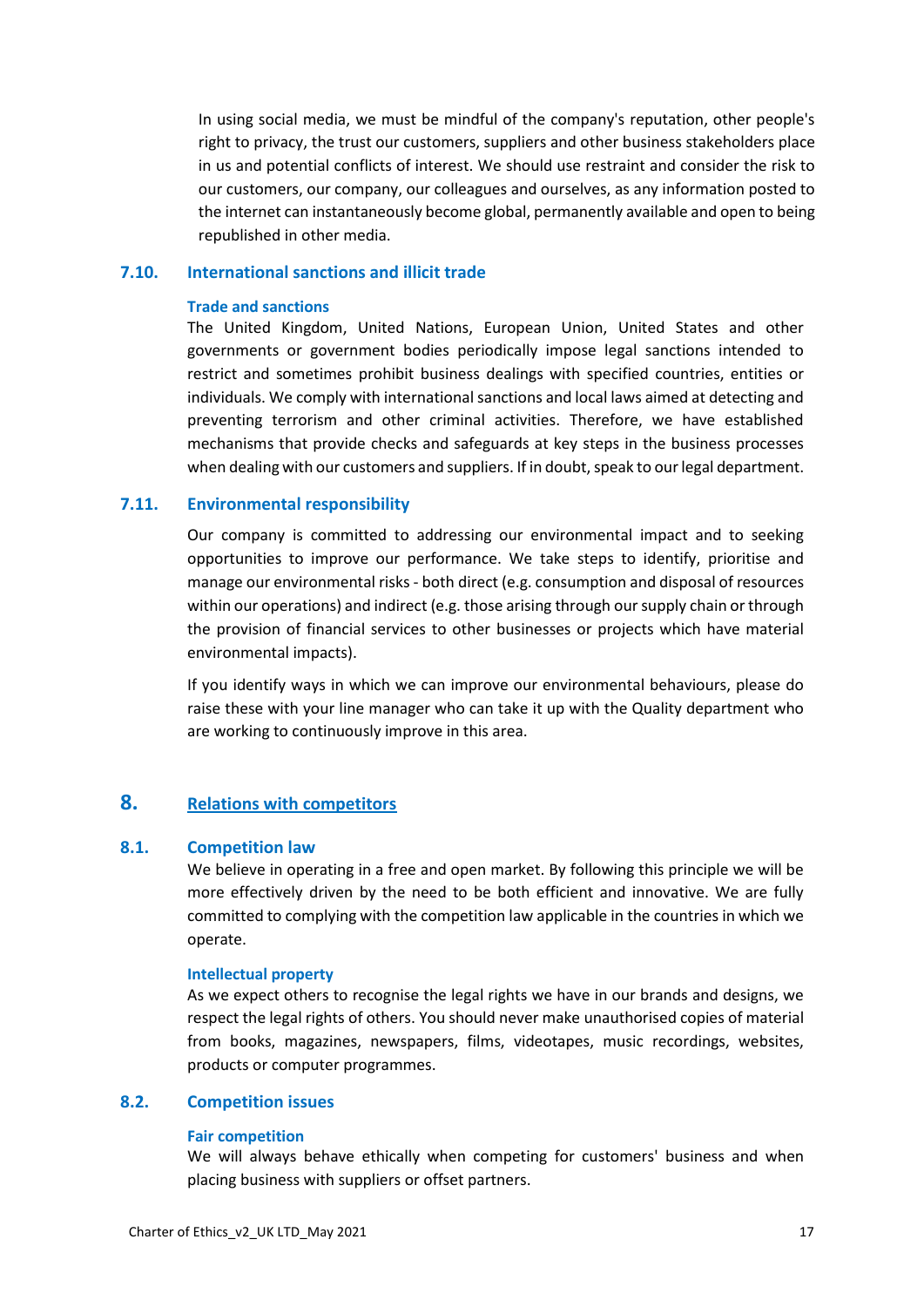#### **Price fixing and cartels**

You must not engage in, or tolerate, unfair methods of competition, price fixing or unfair or deceptive acts or business practices. If anti-competitive topics arise when talking with a competitor or customer, you should stop the conversation immediately and report it to commercial, legal or human resources departments. While industry associations provide excellent opportunities for networking and business development, they pose challenges as well. When attending these events, you should be careful to avoid even the appearance of unfair business practices.

#### **Abuse of market power**

Competition law is designed to uphold fair play in business. For instance, it stops companies with a strong position in a market, such as monopolies, from abusing their position or making anti-competitive agreements.

#### **Improper advantages**

You should not make false claims or remarks that unfairly disparage competitors, or improperly interfere with a competitor's business relationships. However, you may point out legitimate weaknesses in a competitor's products or operations. Use information concerning competitors in a manner that is lawful, fair and consistent with our policy.

# **8.3. Competitive intelligence**

We do not obtain competitive intelligence by illegal or unethical means and do not read or use competitor information that we should not have.

# **9. Human Rights**

# **9.1. Respecting human rights**

Respecting human rights is a key requirement for us, working as we do in varied, often complex environments. We have identified three areas that are relevant to our operations:

- human rights in the workplace;
- human rights and local communities, and
- human rights and security.

Employee vigilance and personal involvement in respecting human rights in daily activities are essential.

# **9.2. Child labour**

Our company does not make use of, nor will we have partners who make use of, any form of forced or compulsory labour. We will employ people under the age of 18 only in compliance with local laws and UN Global Compact guidelines and will not employ children under the age of 16. For any employee under the age of 18, we will pay particular attention to their vocational training and development needs.

#### **9.3. Modern Slavery and human trafficking**

We do not tolerate any form of slavery or forced labour.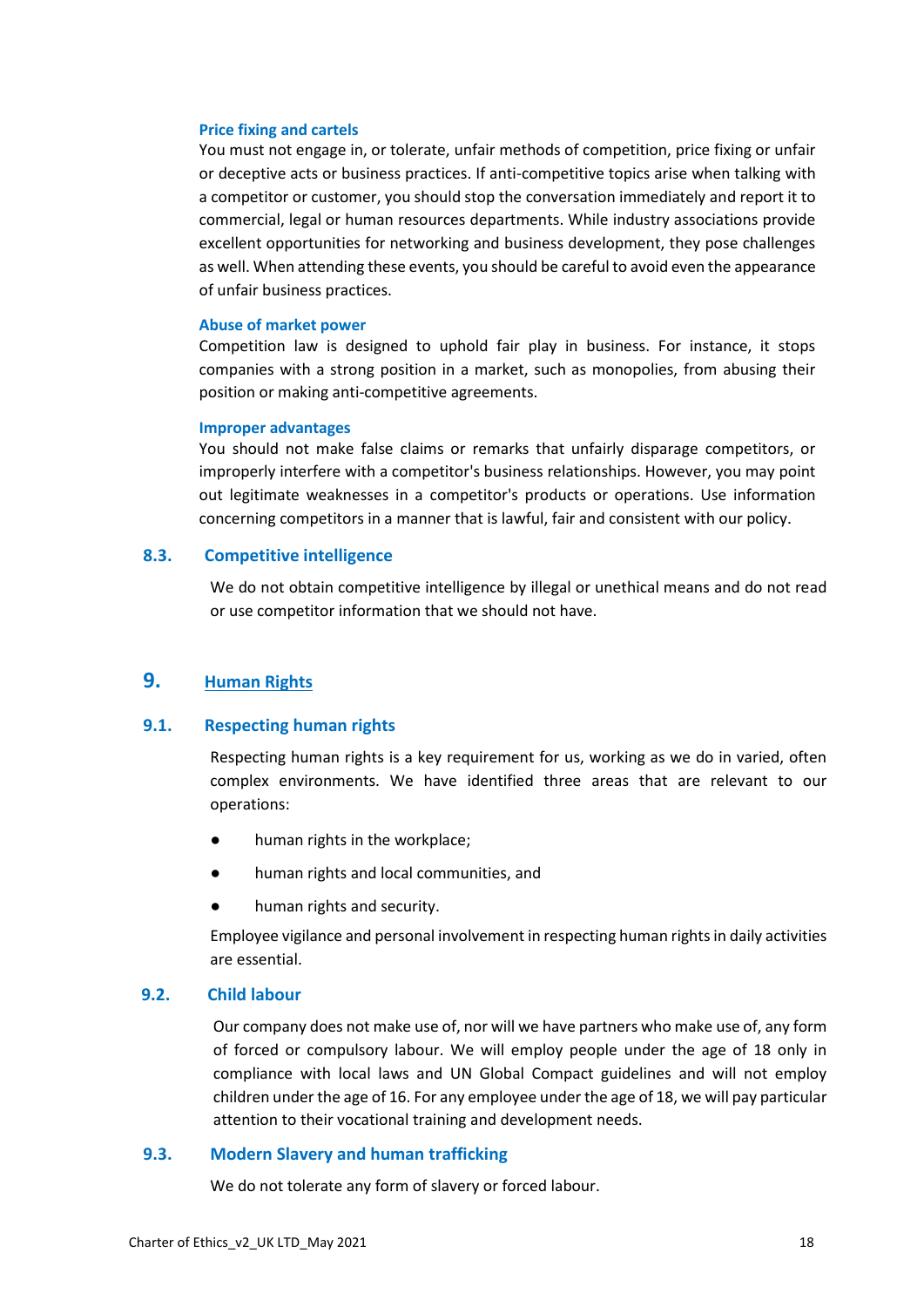We will pay attention to ensure that none of our partners, suppliers or any other part of our supply chains use or tolerate any form of slavery or forced labour.

Modern slavery is a crime and a violation of fundamental human rights. It takes various forms, such as slavery, servitude, forced and compulsory labour and human trafficking,all of which have in common the deprivation of a person's liberty by another in order to exploit them for personal or commercial gain. We are committed to acting ethically and with integrity in all our business dealings and relationships and to implementing and enforcing effective systems and controls to ensure modern slavery is not taking place anywhere in our own business or in any of our supply chains.

We are also committed to ensuring there is transparency in our own business and in our approach to tackling modern slavery throughout our supply chains, consistent with our disclosure obligations under the Modern Slavery Act 2015. We expect the same high standards from all of our contractors, suppliers and other business partners, and as part of our contracting processes, we include specific prohibitions against the use of forced, compulsory or trafficked labour, or anyone held in slavery or servitude, whether adults or children, and we expect that our suppliers will hold their own suppliers to the same high standards.

This direction applies to all persons working for us or on our behalf in any capacity, including employees at all levels, directors, officers, agency workers, seconded workers, volunteers, interns, agents, contractors, external consultants, third-party representatives and business partners.

The prevention, detection and reporting of modern slavery in any part of our business or supply chains is the responsibility of all those working for us or under our control. You are required to avoid any activity that might lead to, or suggest, a breach of this charter of ethics.

# **10. Data protection**

#### **Privacy**

We respect the private lives and, more specifically, the personal data of all employees and other stakeholders.

#### **Data protection**

As a company and group we collect a large amount of data both in written and electronic format. This information includes data relating to customers, suppliers and personal information on individuals, including past and present employees. You must take extreme care with respect to the proper use, storage and transmission of this information. You must adhere to our policies and local laws and each of our group companies will have registered with the appropriate data protection agency where regulations so require.

#### **Cybersecurity**

We take appropriate technical and organisational measures to protect our data from accidental or unlawful destruction or accidental loss, alteration, unauthorised disclosure or access. These measures shall ensure a level of security appropriate to the risks represented by the processing and the nature of the data to be protected, having regard to the state of the art and the cost of their implementation.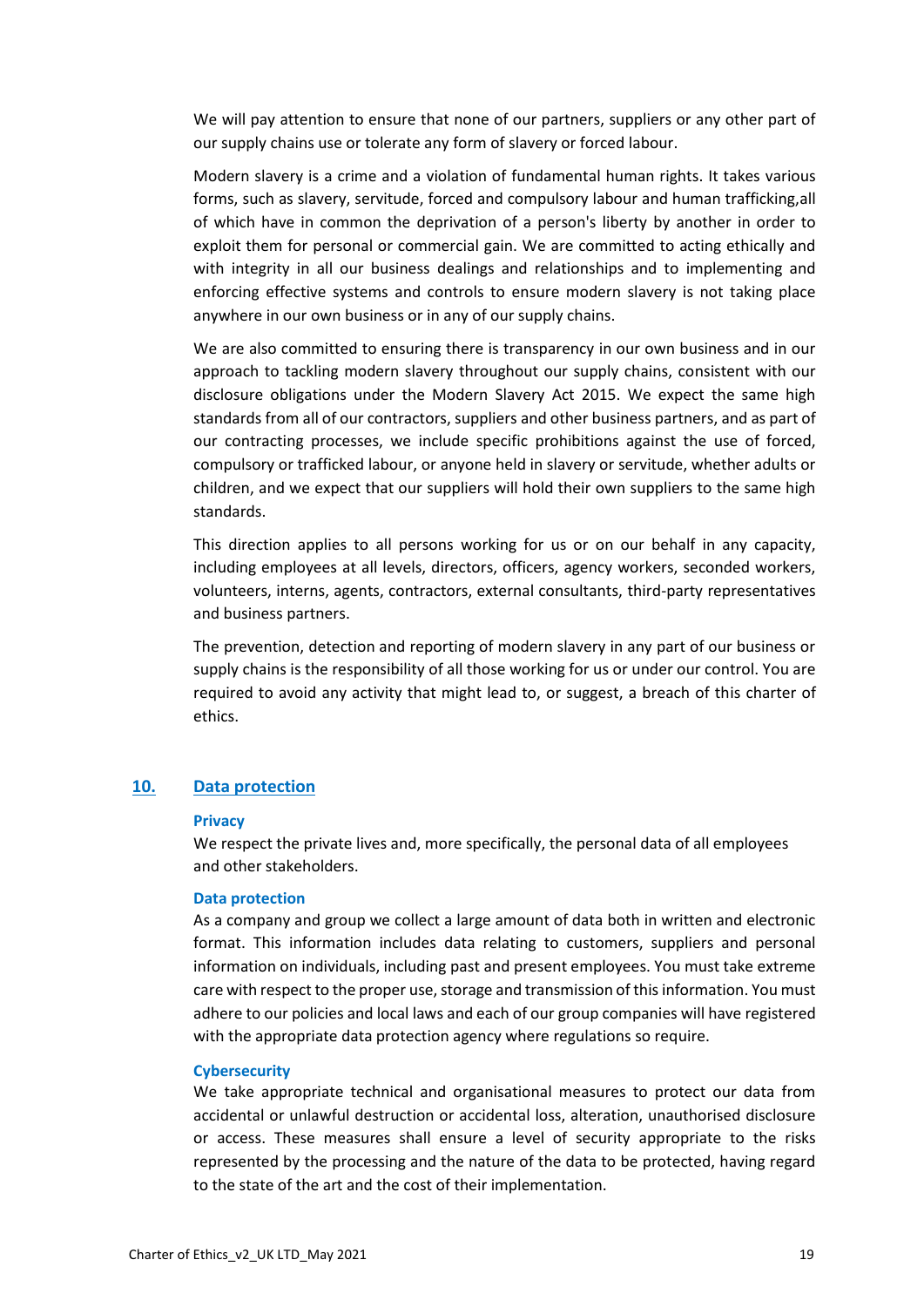# **10. Anti-bribery and corruption**

## **Integrity**

We are committed to doing business in an ethical manner and have a zero tolerance policy on bribery. We do not pursue business that will require us or any group companies to engage in unethical or illegal practices and will not accept business if itrequires giving or receiving a bribe or kickback. We comply with relevant legislation on bribery and corruption in the countries in which we operate. We only appoint third parties who can demonstrate that they comply with the principles of our charter of ethics and conduct business with high standards of integrity. Bribery also undermines our core values of restless innovation and high performance.

#### **Reputation and trust**

We build relationships based on trust and we are determined to maintain and enhance our reputation. For this reason, we never accept or pay bribes, including facilitation payments. Even unsubstantiated claims of bribery and corruption may damage our reputation.

#### **FCPA**

The Foreign Corrupt Practices Act is a United States federal law with a range of measures including anti-bribery. Because the Act concerns the intent of the bribery rather than the amount, there is no requirement of materiality. Offering anything of value as a bribe, whether cash or non-cash items, is prohibited. We will comply with the full requirements of FCPA and the full requirements of UK Bribery Act (see below). If in doubt, speak to the Legal Department.

#### **UK Bribery Act 2010**

We are bound by the laws of the UK, including the Bribery Act 2010, in respect of our conduct both at home and abroad.

Bribery and corruption are punishable for individuals by up to ten years' imprisonment and if we are found to have taken part in corruption we could face an unlimited fine, be excluded from tendering for public contracts and face damage to our reputation. We therefore take our legal responsibilities very seriously.

# **12. Implementing and monitoring this charter of ethics**

## **12.1. Provision of training**

We make sure colleagues are familiar with the controls and governance relevant to their roles and that they undertake the relevant mandatory training as organised and logged by the human resources department.

# **12.2. Monitoring this charter of ethics**

Across the group, senior management help to implement this charter of ethics in their location. The senior managers work with the Managing Director, to ensure that we live this charter of ethics wherever and with whomever we do business.